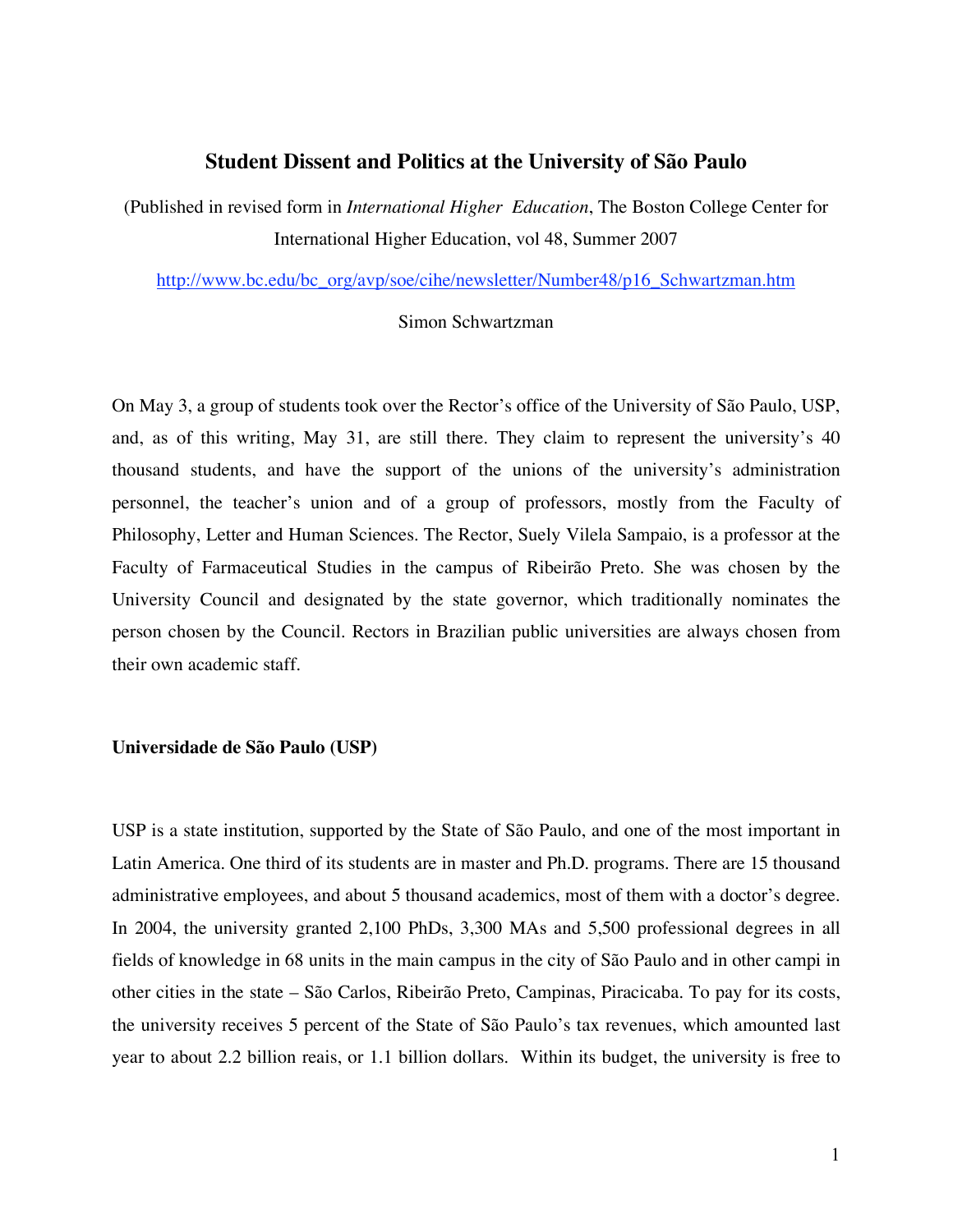use the money as it sees fit, and can also obtain revenues from other sources. To enter the university, students have to pass an exam that can be extremely competitive in fields like medicine, engineering or law, and there is no tuition. Most doctoral students are able to get fellowships as stipends, and the professors at USP are the major receivers of research grants from the Brazilian National Research Council and São Paulo's Science Support Agency (FAPESP).

## **The justifications**

The main justification for the occupation was to protest against a decree of the newly elected State governor, José Serra, requiring that the three state universities (USP, the University of Campinas and the State University of São Paulo, UNESP), which, together, receive about 10% of the state revenues, should post their routine financial transactions in a transparent state system open for inspection in the Internet. The students argue that, as an autonomous institution, the University should not make their accounts transparent. This decree followed the nomination of a State Secretary for Higher Education, which, given the autonomy of the universities, was feared as attempt to bring them under the governor' control (previously, the universities where nominally under the Secretary for Science and Technology, which had however other functions, and did not interfere in their activities). The students declared that this was an attack against university autonomy, in spite of reassurances from the state government, and acknowledgement by the university authorities, that this was not so. The students demanded that the governor should revoke the decree, and presented a long list of other demands, from full participation of students in all university decision bodies to the construction of new buildings for student residence and open restaurants with subsidized meals on Saturdays and Sundays. They also have been demanding that the state should increase the percentage of its tax revenues it gives to the universities.

The political and ideological agenda of this movement is very clear. Most of the students in this movement, as well as their supporters, are from small, extreme-left groups that dominate the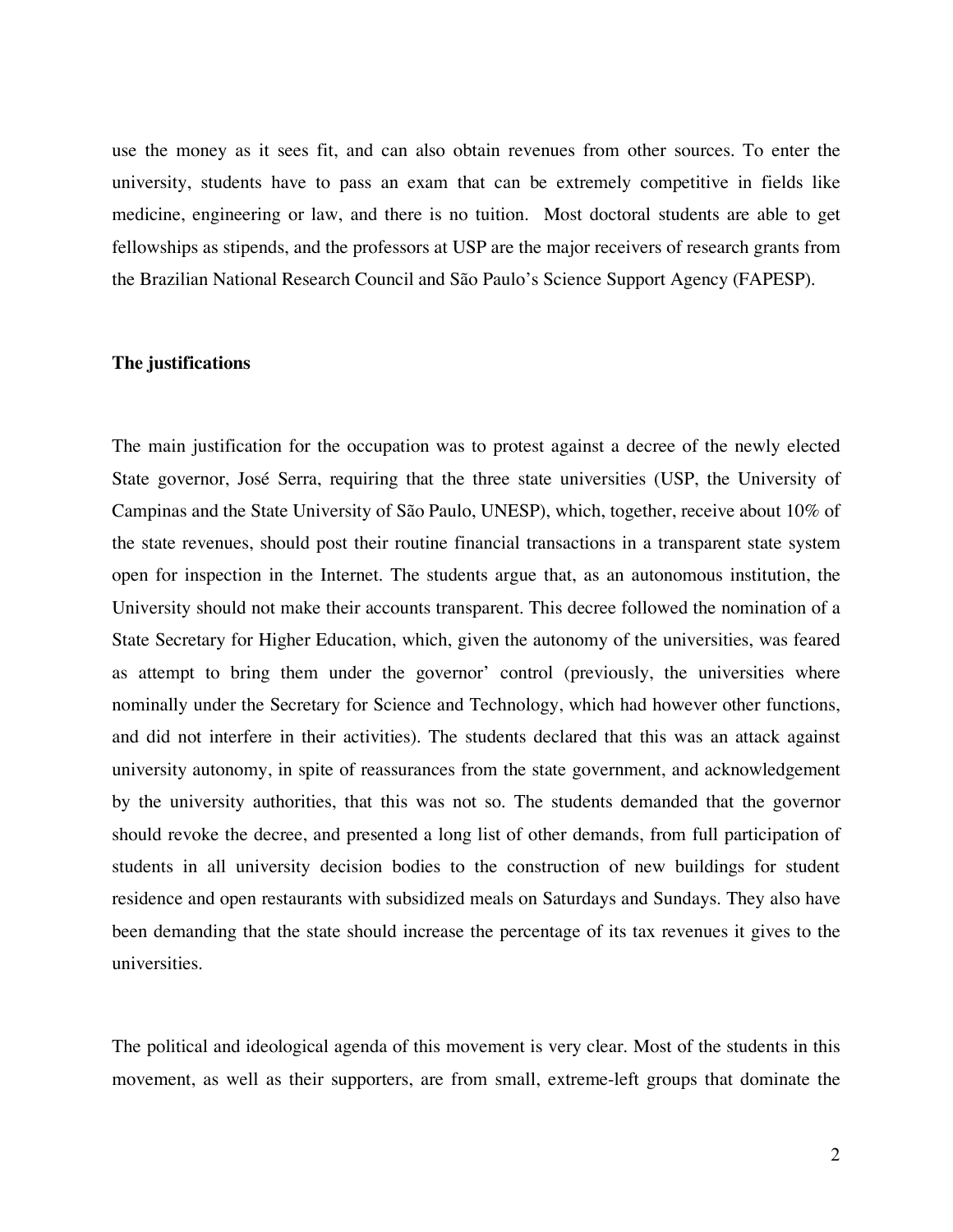unions and associations, given the passivity and lack of interest of most of the others. José Serra is from the PSDB party, was a candidate for President in 2002, and is a leading personality in the opposition to the Luis Ignacio Lula da Silva government. The students accuse him of being "neoliberal" and of having a hidden agenda of privatizing the university. By privatization they do not mean necessarily selling it or giving its control to a private group, but any movement from the university or its departments to establish links with industry, or of generating additional revenues by – God forbid! – charging tuition.

Several departments in the university, particularly in the areas of engineering, agricultural research, economics and business administration, have developed strong links with external clients, private and public, and generate resources from research, technical assistance and extension courses, which are used to equip the units, complement the salaries of the professors, and generate overhead for the university. In the last few years, because of the pressures from the unions, the Rectors' office has introduced several limitations and restrictions on these activities. These gestures to appease the unions were not enough, however, to stop the occupation of the Rector's office, and now the Rector is caught between the political demands of the militants and the growing annoyance of most of the academics and students with this interruption of their work. Public opinion, which often looks at the students with sympathy, seems to be turning against them. The Rector has obtained a court order requiring the students to vacate the building and could, legally, ask the police to dislodge them by force, but neither she nor the state governor wants to risk a physical confrontation.

#### **Higher education in São Paulo**

In the State of São Paulo, 85% of the enrolment in higher education is private, and there has been a constant demand from different sectors to increase the size and coverage of the state system. Besides the three universities, the state also has a small network of vocational schools, the Centro Paula Souza. The cost of the state system is already very high, given the assumption that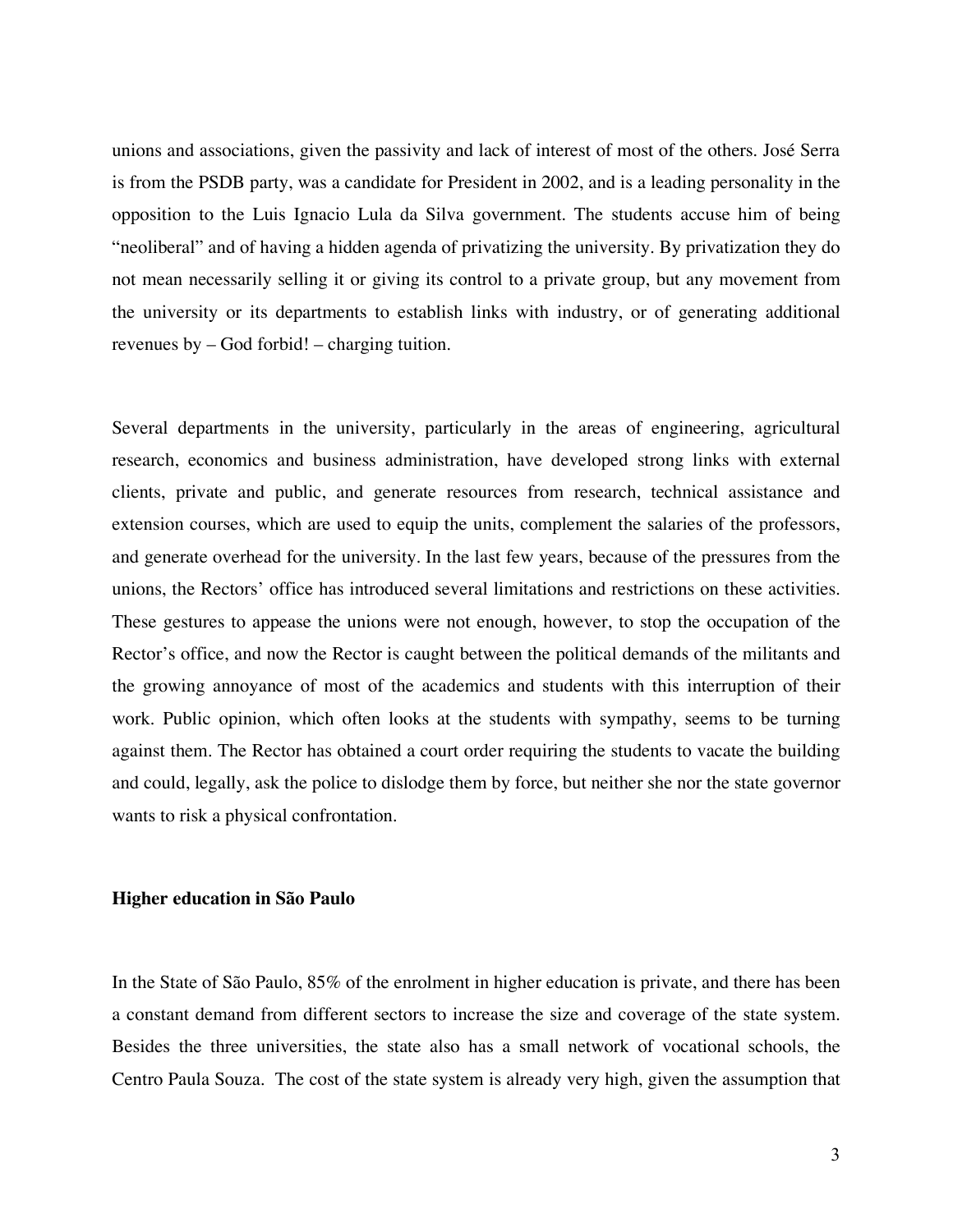all academics are full-time researchers, which is not generally true, and the impossibility of charging tuition, and it is difficult to justify an increase in the 10% tax base which already goes to public higher education, given the pressing needs of basic education, health, security, and other social needs. For several years, persons related to the higher education sector have been trying to formulate a project for the expansion of higher education in the state which would be similar to the system of California, with USP and UNICAMP playing the role of the University of California, UNESP playing the role of the State University system, and the Paula Souza system expanding into a much larger network similar to the community colleges, in partnership with municipalities and the private sector. There is no sign, however, that this plan is being endorsed by the current state government, and most of the pressure, which seems to be prevailing, is to change the University of São from a high quality, internationally minded research university into a mass-oriented, highly subsidized, local and politically dominated institution.

# **Impact**

Eventually, the students will abandon the Rector's office. Already, most of the university departments are working as usual, in spite of the decisions of the unions to use the opportunity to strike for higher salaries. The main consequence of this episode is likely to be a stalemate, and this is worrisome. On May  $31<sup>st</sup>$ , the state government revised the decrees, making explicit that they do not limit the autonomy of the universities, in a conciliatory movement. The students and unions will not get most of their claims beyond some minor concessions, like weekend busses and more subsidized restaurants. However, the university authorities, as well as the state government, will be very afraid of implementing policies for making the universities more efficient in the use of their resources, with strong links with the productive sector, and to grant more autonomy to the departments and institutes to raise additional resources. It will also thwart the proposals to create a more differentiated, California-like system. Needless to say, the issue of charging tuition for high-income students in public universities will not be raised. This is